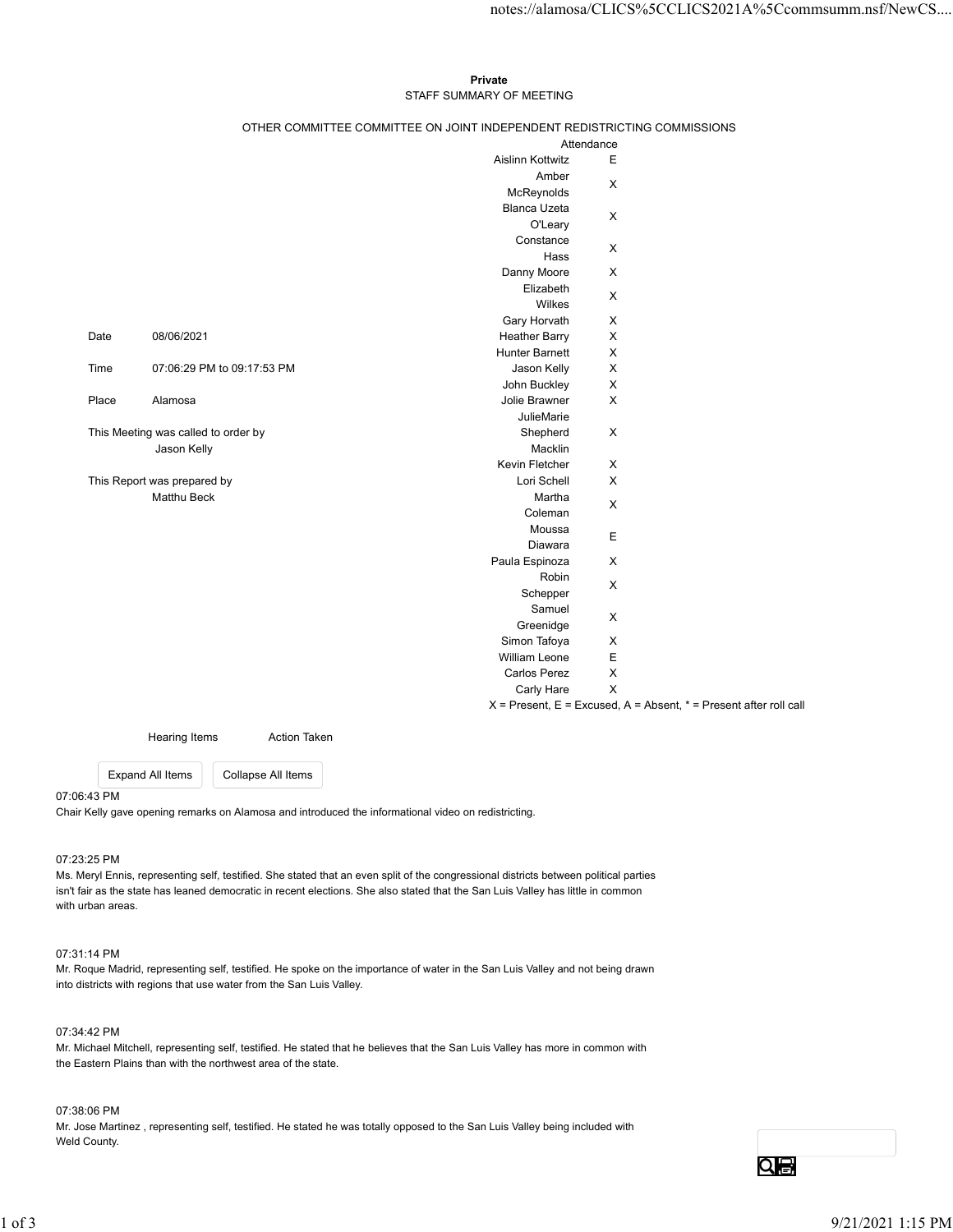# 07:45:19 PM

Mr. Deacon Aspinwall, representing self, testified. He testified in opposition of the current fourth congressional district as he sees no community of interest between Alamosa and Weld County. He stated support for a potential southern congressional district.

# 07:49:11 PM

Ms. Shirley Romero Otero, President of Latinx Coucil, representing self, testified. She testified on the importance of water in the San Luis Valley and stated her support for a southern district. Commissioners' asked follow-up questions on what communities should be included with San Luis Valley in a district.

# 07:56:42 PM

Ms. Jan Foster Miiller, representing self, testified. She stated opposition to the San Luis Valley being moved from the third congressional district to the fourth.

# 08:00:52 PM

Mr. Jan Vigil, Alamosa City Councilman, representing self, testified. He reiterated previous testimony that the San Luis Valley area has nothing in common with CD4.

#### 08:04:49 PM

Ms. Gabrielle Aragon, representing self, testified. She stated that the San Luis Valley and Latinos are under represented.

# 08:10:00 PM

Mr. Matthew Martinez, representing self, testified. He repeated previous testimony that the San Luis Valley fits better with other water focused southern communities. He stated that southern Colorado Springs has more in common with the San Luis Valley than Weld County.

### 08:16:42 PM

Mr. John Kretsinger, representing self, testified. He testified that policy changes over the last 40 years have had a large impact on the area. He responded to questions from the commissioners about his experience as a veteran in a rural area.

#### 08:27:50 PM

Alamosa Mayor Ty Coleman, representing self, testified. He testified in support of keeping the communities in the San Luis Valley area intact. He asked the Las Animas County be included in the state house district to help keep the rural representation. He answered questions from the commissioners regarding keeping the San Luis Valley together.

#### 08:34:32 PM

Ms. Bem Kinney, representing self, testified. She reiterated previous support for a southern district.

#### 08:36:31 PM

Mr. Neil Rudolph, representing self, testified. He reiterated previous testimony for a southern district.

# 08:37:23 PM

State Senator Cleave Simpson, representing self, testified. He reiterated previous support that water is the most important issue in the area. He stated preference for completely rural districts without dipping into metro areas to avoid a conflict of interest by representation. Commissioners asked follow-up questions on water conservation in the area.

# 08:55:43 PM

Mr. Travis Smith, representing self, testified. He reiterated previous support of needing to consider water conservation in the area.

# 08:59:37 PM

Mr. Charles Tidd, Chair of Suwach County Democratic Party, representing self, testified. He stated concern with two congressional districts representing 90% of the land mass in Colorado. He testified that grouping communities by water interest is preferred. io.a.o.i Prior<br>Mr. Neil Rudolph, nopresenting sell, testified, He neltorated previous testimony for a southern district.<br>208.37.23 PM<br>Share Smanler Cleave Simpson, representing self, testified. He relierated previous suppo

# 09:05:01 PM